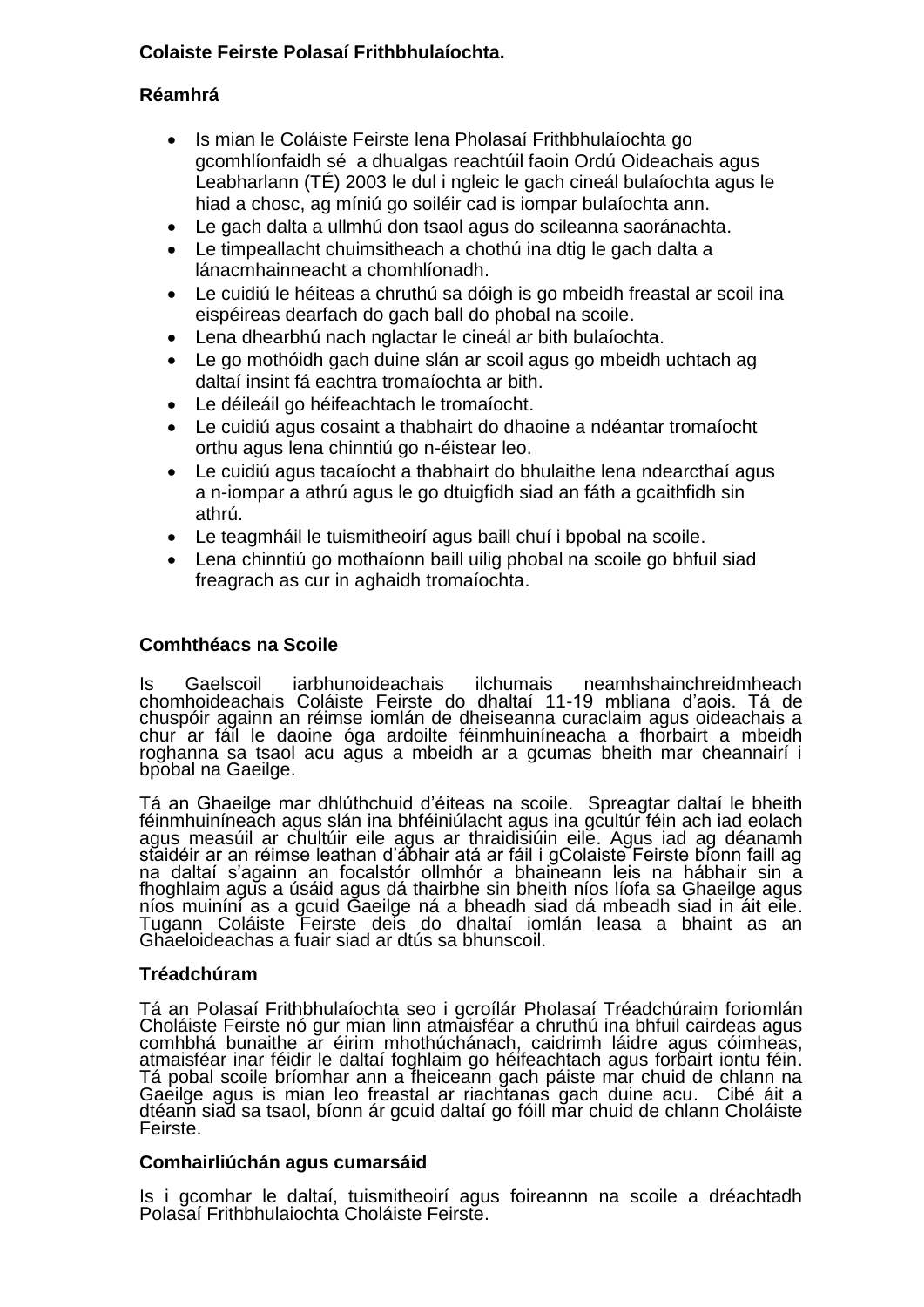Is ag an Leas-Phríomoide Tréadchúram, i gcomhar le Foireann Tréadchúraim Choláiste Feirste, atá freagracht fhoriomlán as comhairliú agus cur i bhfeidhm an Pholasaí Frithbhulaíochta.

Trí oiliúint cuirtear an fhoireann ar an eolas fá Pholasaí Frithbhulaíochta Choláiste Feirste.

Cuirtear daltaí ar an eolas fá Pholasaí Frithbhulaíochta Choláiste Feirste, trí thionóil, sa rang Saoránachta, trí phóstaeir ar fud na scoile, i nDialann an Dalta agus ar shuíomh gréasáin na scoile.

Cuirtear tuismitheoirí ar an eolas fá Pholasaí Frithbhulaíochta Choláiste Feirste i Réamheolaire na Scoile, ag oíche tuismitheoirí, i nDialann an Dalta agus ar shuíomh gréasáin na scoile.

#### **Sainmhíniú ar Bhulaíocht**

Is iomaí cineál bulaíochta ann lena n-áirítear

- baisteachán,
- 
- tarcaisniú,<br>• magadh, a<br>• bagairt agu magadh, agus rudaí a rá a ghoillfeadh ar dhuine;
- bagairt agus imeaglú;
- tosca a chruthú ina náirítear duine, nó a gcuirtear cuma amaideach air, nó a gcuirtear i dtrioblóid é;
- bob a bhualadh nó cleas a imirt ar dhuine;
- seileoga a chaitheamh,
- duine a bhualadh le dorn nó le cic;
- brú agus guailleáil agus bualadh in éadan duine 'de thaisme';
- earraí duine a chur i bhfolach, a thógáil nó damáiste a dhéanamh dóibh;
- daoine a fhágáil as grúpaí nó as cluichí nó as ócáidí sóisialta;
- ráflaí goilliúnacha bréige a spré fá dhuine
- Is léir go n-úsáidtear fócail i roinnt mhaith de na cineálacha iompair seo.
- Is léir fosta, áfach, go bhfuil go leor acu neamhbhriathartha, agus go núsáidtear comharthaíocht choirp, gothaí agus gothaí gnúise.
- Uaireanta bíonn iompar neamhbhriathartha lán chomh goilliúnach bagrach le hiompar ina n-úsaidtear focail.

Ní hionann **cibearbhulaiocht** agus cineálacha eile tromaíochta. Féadann sé tarlú am ar bith agus teacht isteach in áiteanna a bhí sábhailte roimhe seo, sa bhaile, mar shampla. Is féidir teagmháil le lucht éisteachta an-mhór i ngearraimsir. Seans nach bhfuil an bulaí san áit cheannann chéanna leis an sprioc agus go ndéanfaidh sé iarracht gan a ainm a chur in iúl. Is féidir mórán eachtraí cibearbhulaiochta a úsáid mar fhianaise agus is tábhachtach i ngach cás an fhoireann agus tuismitheoirí bheith ábalta déileáil le heachtraí. Tá eolas agus tacaíocht ar shábháilteacht ar an idirlíon le fáil i bpolasaí ríomhshábháilteachta na scoile.

Cineálacha cibearbhulaíochta

- Teachtaireachtaí téacs
- Bulaíocht le pictiúr/ gearrthóg físe le ceamaraí ar ghutháin phóca
- Bulaíocht trí scairt ghutháin (scairteanna maslacha)
- Bulaíocht trí ríomphost
- Bulaíocht i seomra comhrá
- Bulaíocht trí Theachtaire Meandrach (comhráite fíor-ama ar líne)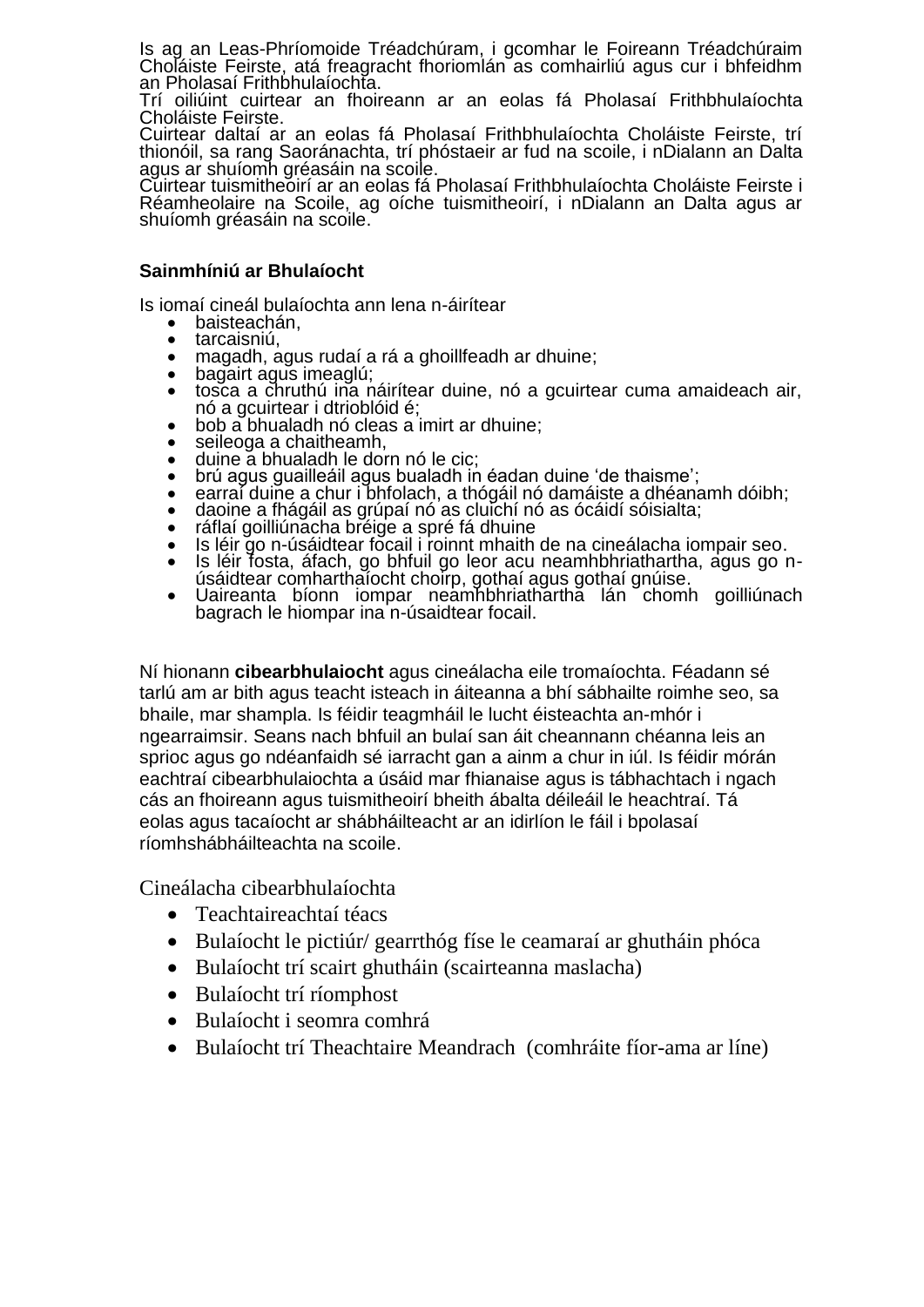#### **Nósanna imeachta le déileáil le heachtraí bulaíochta, lena n-áirítear teagmháil le tuismitheoirí agus le gníomhaireachtaí seachtracha**

Léi féin a dhéileáltar le gach cás bulaíochta agus ina dhiaidh sin socraítear beart a fhóireann do riachtanais na ndaltaí atá i gceist. Seo na céimeanna a ghlactar.

#### *1. Eachtra a thuairisciú*

Nuair a thuairscítear eachtra bulaíochta cuirtear an t-eolas chuig: Múinteoir Foirme an pháiste atá i gceist Ceann Bliana páiste ar bith atá i gceist Bainisteoir na hEochairchéime An Leas-Phríomhoide do Thréadchúram

#### *2. Imscrúdú ar eachtra*

Cuimhnigh nach dtig leis an scoil gníomhú ach nuair a bhíonn a fhios aici go bhfuil fadhb ann agus tá sé tábhachtach a thuigbheáil ó thús go gceistítear gach dalta a bhfuil baint dá laghad aige leis an eachtra, déantar sin leis na fíricí a chinntiú. Tá de pholasaí againn gan duine a lochtú go gcríochnaítear imscrúdú iomlán agus go mbíonn na fíricí uilig ar eolas.

De ghnáth is é Ceann Bliana an pháiste atá i gceist a dhéanann an t-imscrúdú i gcomhar le múinteoir ar bith ranga lena mbaineann an cás. Cuirtear agallamh ar na daltaí a bhí páirteach agus déantar taifead de na freagraí acu trí úsáid a bhaint as an Fhoirm Thaifeadta Um Eachtraí Bulaíochta Líomhnaithe (Foirm Thaifeadta Aguisín 1) Insítear do thuismitheoirí gach dalta a bhí páirteach fán rud atá déanta ag an scoil go dtí seo agus coinnítear ar an eolas iad fá bheartas ar bith ina dhiaidh seo.

#### *3. Comhaontú ar phlean le cás a réiteach*

Oibríonn an Ceann Bliana leis na daltaí a bhí páirteach le plean a chur i gceann a chéile leis an achrann a réiteach. Cuirtear sa phlean seo spriocanna le haghaidh dea-iompair agus leagann sé amach céimeanna tacaíochta a chuirtear ar fáil do na daltaí sin. (Foirm um Plean Gníomhaíochta Aguisín 1) Más gá aon ghníomh smachtaithe úsaidtear an córas smachtbhannaí atá leagtha amach i bpolasaí smachta na scoile.

#### *4. Athbhreithniú ar an chás*

Déantar monatóireacht agus athbhreithniú fhoirmiúil ar an chás taobh istigh de mhí i ndiaidh na chéad tuairisce.

Is é an Ceann Bliana a dhéanann sin i gcomhar leis na múinteoirí, daltaí agus tuismitheoiri lena mbaineann sé.

#### *5. Páirt a bheith ag gníomhaireachtaí eile i soláthar tacaíochta*

Nuair is gá, baineann an scoil leas as tacaíocht ó réimse de ghníomhaireachtaí seachtracha lena n-áirítear Oifigeach Leasa Oideachais, Foireann Bainistithe Iompair agus Seirbhís Shíceolaíocht Oideachais. Níos minice ná a mhalairt, déileálann an scoil leis an chás ar a conlán féin. Más léir, áfach, ag céim 3 nó 4 go bhfuil cuidiú seachtrach de dhíth, iarrann sí sin gan mhoill.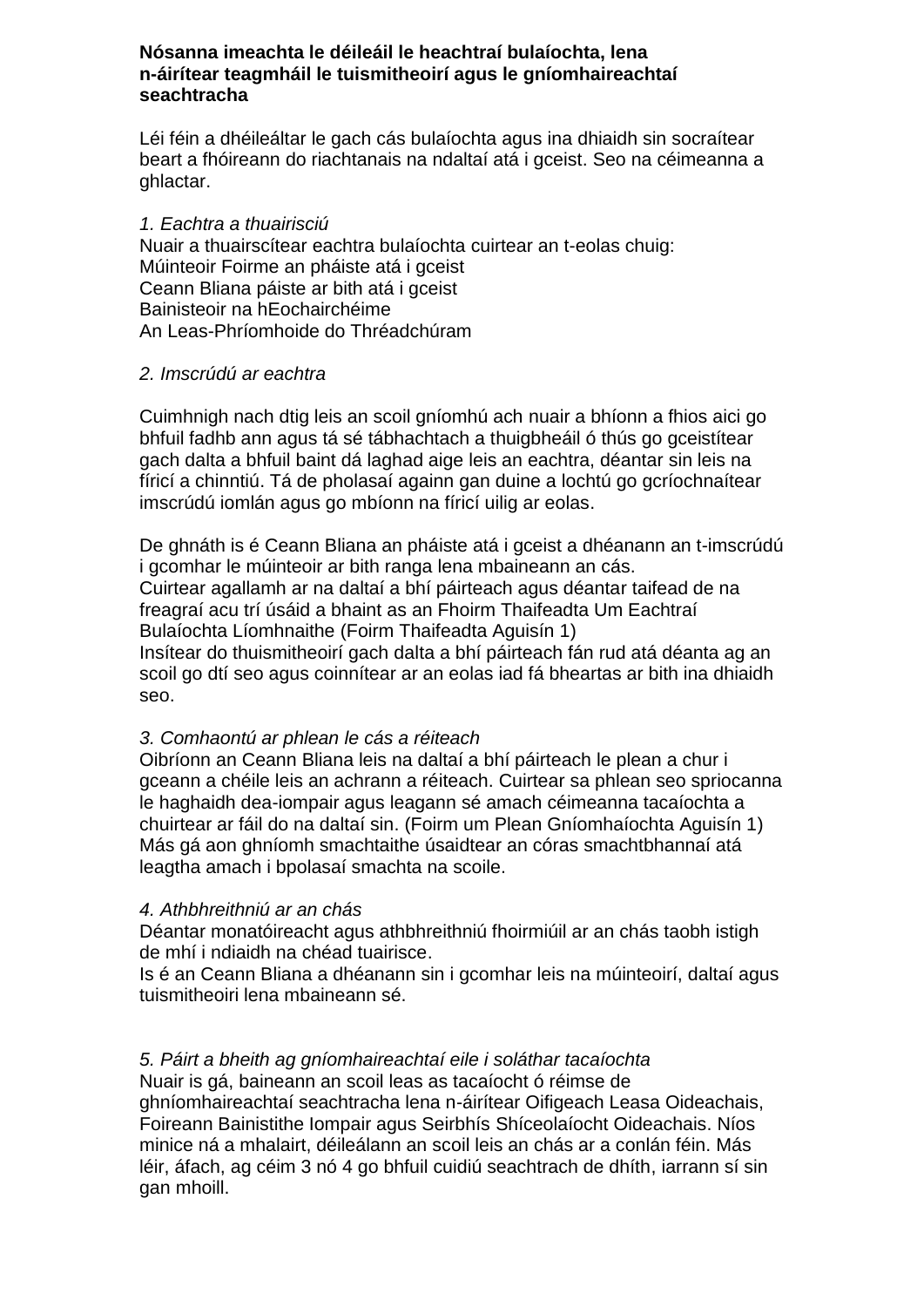#### **Leibhéil idirghabhála**

Cur chuige de réir leibhéal atá ag Coláiste Feirste mar atá leagtha amach ag<br>Fóram Frithbhulaíochta TÉ. Tá na leibhéil ar chéimeanna ó 1 – Bulaíocht íseal-leibhéil, a fhad le 4 – Bulaíocht thromchuiseach. (Féach Aguisín 3 Leibhéil Idirghabhála)

#### **Curaclam, Teagasc agus Measúnú**

Tá Coláiste Feirste tiomanta do churaclam frithbhulaíochta choisctheach a sholáthar a chuimsíonn réimse leathan ábhar, curaclam a spreagann feasacht, a chuireann in aghaidh drochiompair agus steréitíopála, agus a cheiliúrann go gníomhach éagsúlacht agus cuimsiú.

#### **Monatóireacht agus Measúnu**

Geallann Coláiste Feirste i gcomhar lena ghobharnóirí, lena fhoireann, lena dhaltaí agus lena thuismitheoirí go ndéanfaidh sí athbhreithniú ar an Pholasaí Frithbhulaíochta gach dara bliain agus go gcuirfidh sí san áireamh athruithe ar bith sa dlí sa tsochaí nó sa timpeallacht.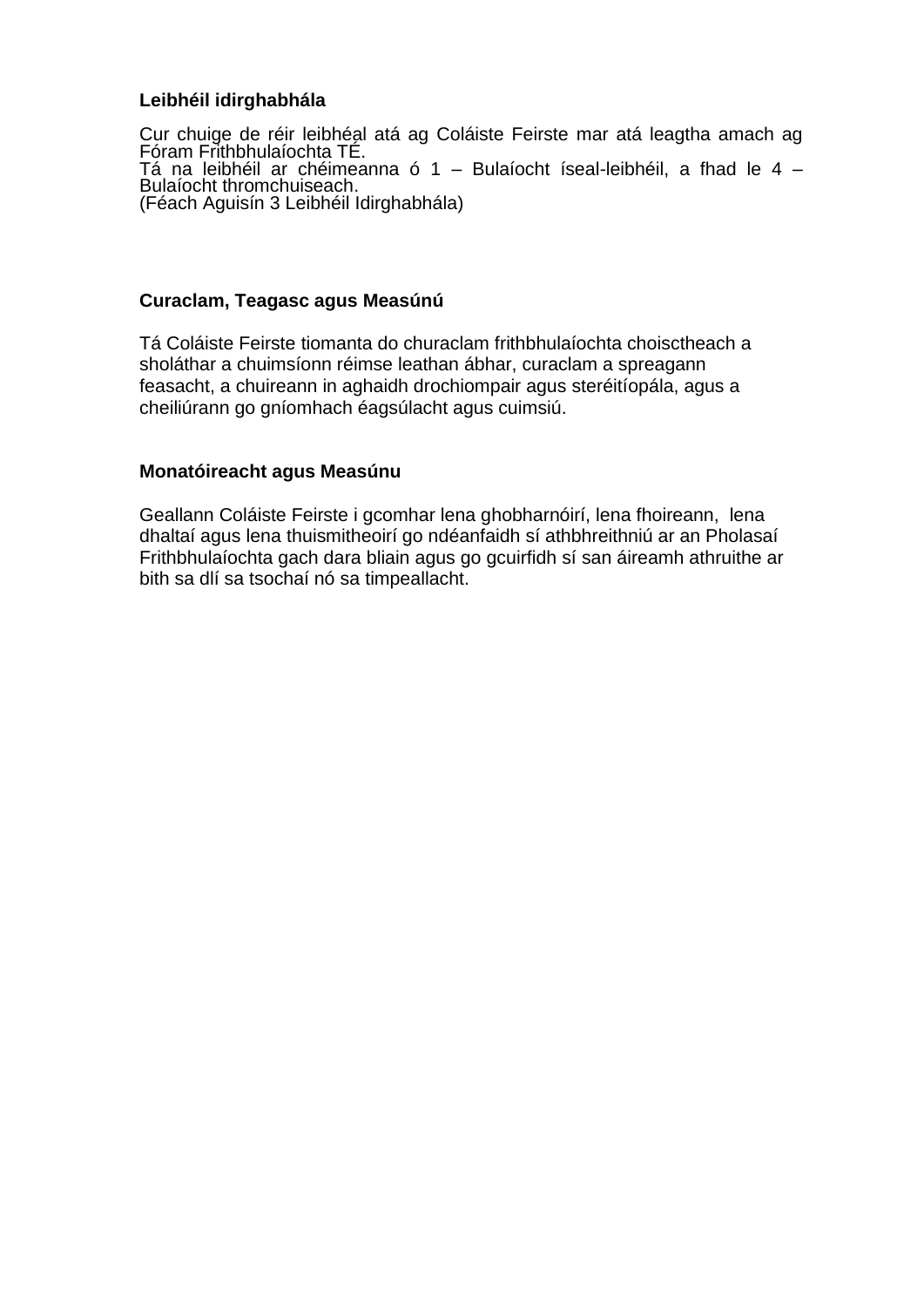#### **Aguisín 1**

## **Foirm Mheasúnaithe um Imní faoi Bhulaíocht Cuid 1 Measúnú ar an Ábhar Imní Dáta\_\_\_\_\_\_\_\_\_\_\_\_\_\_**

**Ainm: Rang:** Duine/Daoine a thuairiscigh an t-ábhar imní :-

Ainm an dalta/na spriocdhaltaí

Ainm an daltaí/na ndaltaí a ghlac páirt

Duine aonair le duine aonair 1:1. Duine aonair le Grúpa. Grúpa le duine aonair. Grúpa le grúpa

#### **Cineál eachtra agus Téama (má bhaineann sin leis):**

Bulaíocht fhisiciúil (lena n-áirítear guailleáil, imeaglú fisiciúil, cur isteach ar earraí duine, bualadh le dorn/cos, teagmháil fhisiciúil ar bith eile agus úsáid airm san áireamh)

Bulaíocht ó bhéal (lena n-áirítear baisteachán, maslaí, scéalta grinn, bagairtí , ráflaí a scaipeadh)

\_\_\_\_\_\_\_\_\_\_\_\_\_\_\_\_\_\_\_\_\_\_\_\_\_\_\_\_\_\_\_\_\_\_\_\_\_\_\_\_\_\_\_\_\_\_\_\_\_\_\_\_\_\_\_\_\_\_\_\_\_\_\_\_\_\_\_\_\_\_\_\_\_

\_\_\_\_\_\_\_\_\_\_\_\_\_\_\_\_\_\_\_\_\_\_\_\_\_\_\_\_\_\_\_\_\_\_\_\_\_\_\_\_\_\_\_\_\_\_\_\_\_\_\_\_\_\_\_\_\_\_\_\_\_\_\_\_\_\_\_\_\_\_\_\_\_

\_\_\_\_\_\_\_\_\_\_\_\_\_\_\_\_\_\_\_\_\_\_\_\_\_\_\_\_\_\_\_\_\_\_\_\_\_\_\_\_\_\_\_\_\_\_\_\_\_\_\_\_\_\_\_\_\_\_\_\_\_\_\_\_\_\_\_\_\_\_\_\_\_

Bulaíocht indíreach (lena n-áirítear aonaránú, diúltú obair/caint/imirt/cuidiú le daoine eile)

| $\Box$ | Míchumas (baineann seo le míchumas atá ann nó a shíltear atá ann) |
|--------|-------------------------------------------------------------------|
|        |                                                                   |

Cibear (tríd an teicneolaíocht mar ghutháin phóc a agus an t-idirlíon)

Homafóbach (baineann seo le gnéaschlaonadh atá ag duine nó a shíltear atá aige)

Eile\_\_\_\_\_\_\_\_\_\_\_\_\_\_\_\_\_\_\_\_\_\_\_\_\_\_\_\_\_\_\_\_\_\_\_\_\_\_\_\_\_\_\_\_\_\_\_\_\_\_\_\_\_\_\_\_\_\_\_\_\_\_

- Ciníoch (baineann seo le dath craicinn, cultúr agus reiligiún)
- Seicteach (baineann seo le reiligiún duine agus/nó dearcadh polaitiúil)

An dtarlaíonn an t-iompar seo go leanúnach/ níos mó ná uair amháin? Tarlaíonn/Ní tharlaíonn. An bhfuil sé dírithe ar sprioc? Tá / Níl An bhfuil éagothroime cumhachta ann? Tá/Níl An ndéantar d'aonturas é le duine a ghortú? Déantar/Ní dhéantar An bhfuil an eachtra seo ag teacht le sainmhíniú comhaontaithe na scoile ar bhulaíocht? Tá / Níl

**Cuir síos ar an eachtra/na heachtraí**: Ceangail gach cuntas scríofa/ tarraingthe den eachtra/na heachtraí a rinne an dalta, finnéithe (i.e. daltaí eile, foireann) lena n-áirítear dáta(í) na heachtra/na n-eachtraí, más eol, taifead SIMS.

Seiceáil taifid le teacht ar eachtraí a taifeadadh roimhe.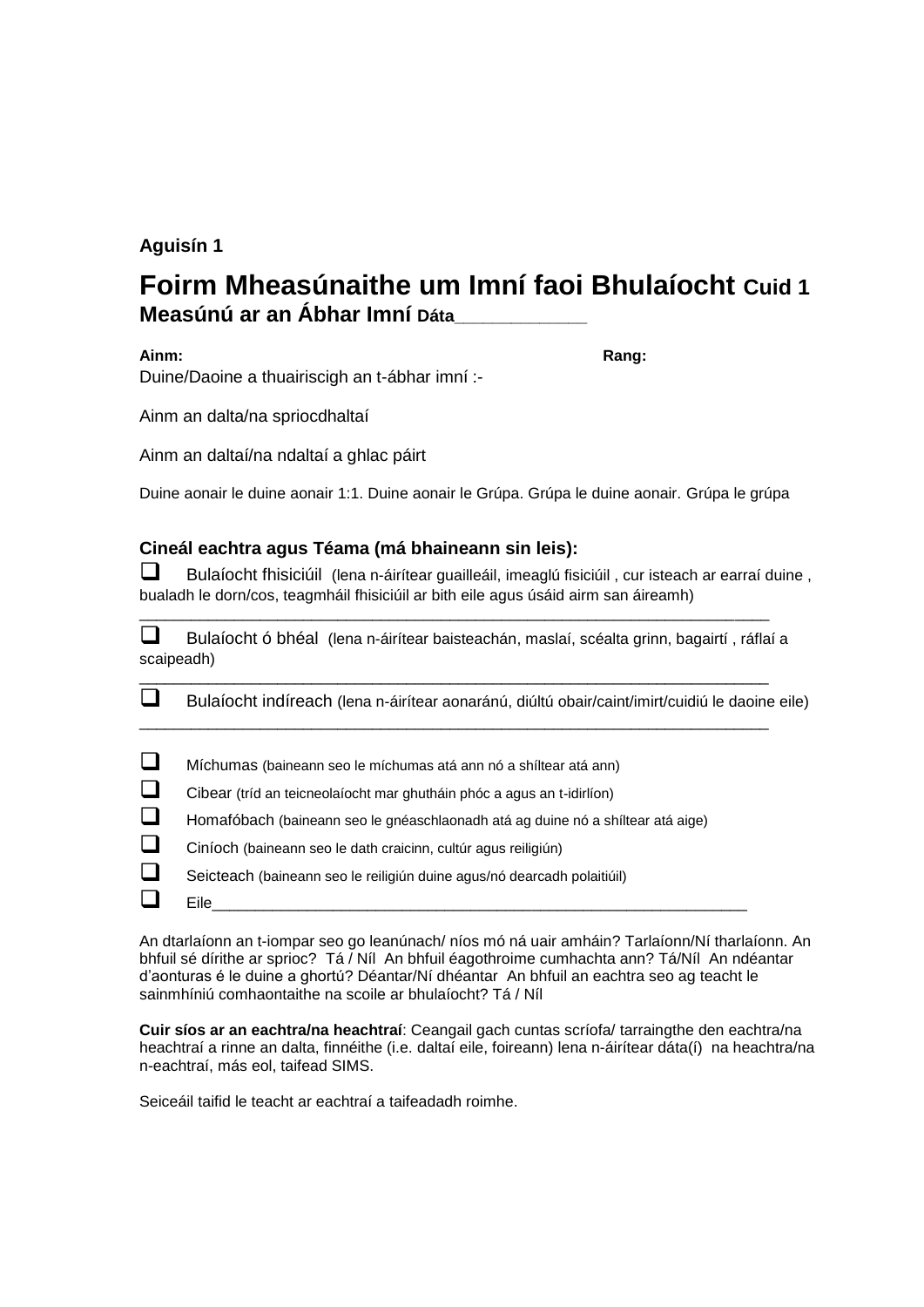| CUID 2 - Mionsonraí na n-idirghabhálacha a chuirfear i bhfeidhm mar<br>fhreagra<br>2.1 DALTA(í) A NDEARNADH BULAÍOCHT AIR:<br>FÉACH LEIBHÉAL 1-4 IDIRGHABHÁLACHA<br><b>CUIR SÍOS AR AN BHEART/TACAÍOCHT A CHUIRFEAR I BHFEIDHM</b> |
|------------------------------------------------------------------------------------------------------------------------------------------------------------------------------------------------------------------------------------|
|                                                                                                                                                                                                                                    |
| Tabhair mionsonraí ar an leibhéal agus ar an chineál idirghabhála le:                                                                                                                                                              |
|                                                                                                                                                                                                                                    |
| Tacaíocht/monatóireacht leanúnach a sholáthróidh__________________________(gach<br>lá, gach seachtain<br>(ball foirne ainmnithe) agus a                                                                                            |
| An bhfuil an tuismitheoir/ na tuismitheoirí ar an eolas/ páirteach sa phróiseas? Tá /<br>Níl (Tabhair sonraí)                                                                                                                      |
|                                                                                                                                                                                                                                    |
| An ndearnadh atreorú chuig gníomhaireachtaí eile- Má rinneadh                                                                                                                                                                      |
|                                                                                                                                                                                                                                    |
|                                                                                                                                                                                                                                    |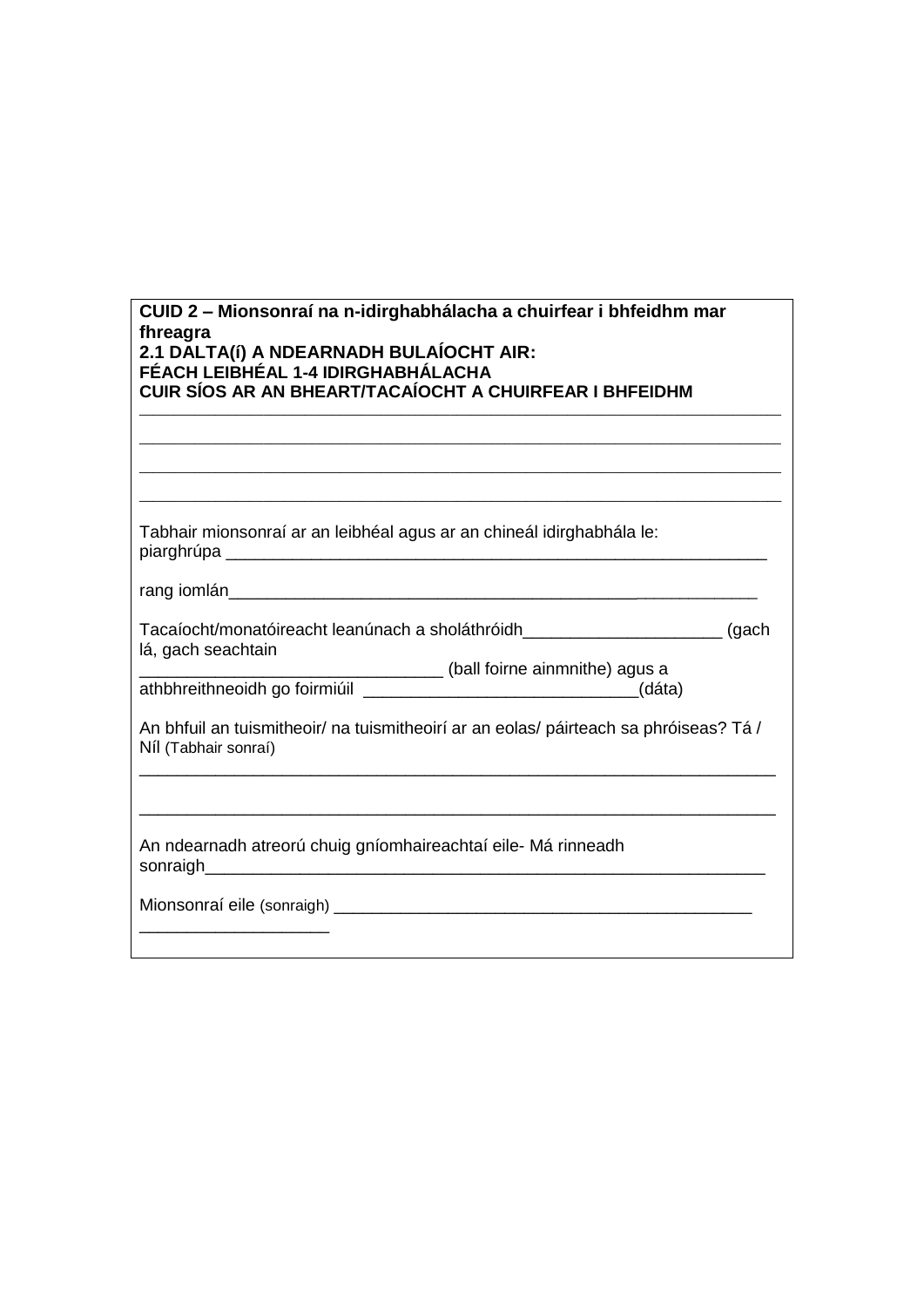#### **2.2 DALTA(Í) ATÁ AG DÉANAMH BULAÍOCHTA: FÉACH LEIBHÉAL 1-4 IDIRGHGHABHÁLACHA CUIR SÍOS AR AN BHEART/TACAÍOCHT A CHUIRFEAR I BHFEIDHM**

| rang | Tabhair mionsonraí ar an leibhéal agus ar an chineál idirghabhála le:                                         |
|------|---------------------------------------------------------------------------------------------------------------|
|      | Tacaíocht/ monatóireacht a sholáthróidh ___________________________(gach lá/                                  |
|      |                                                                                                               |
|      | An bhfuil an tuismitheoir/ na tuismitheoirí ar an eolas/ páirteach sa phróiseas?<br>Tá/ Níl/ (Tabhair sonraí) |
|      | An ndearnadh atreorú chuig gníomhaireachtaí eile (sonraigh)                                                   |
|      | Beart ar bith eile (sonraigh)                                                                                 |
|      |                                                                                                               |
|      | Fionraí                                                                                                       |
|      | <b>Díbirt</b>                                                                                                 |
|      | Eile (sonraigh)                                                                                               |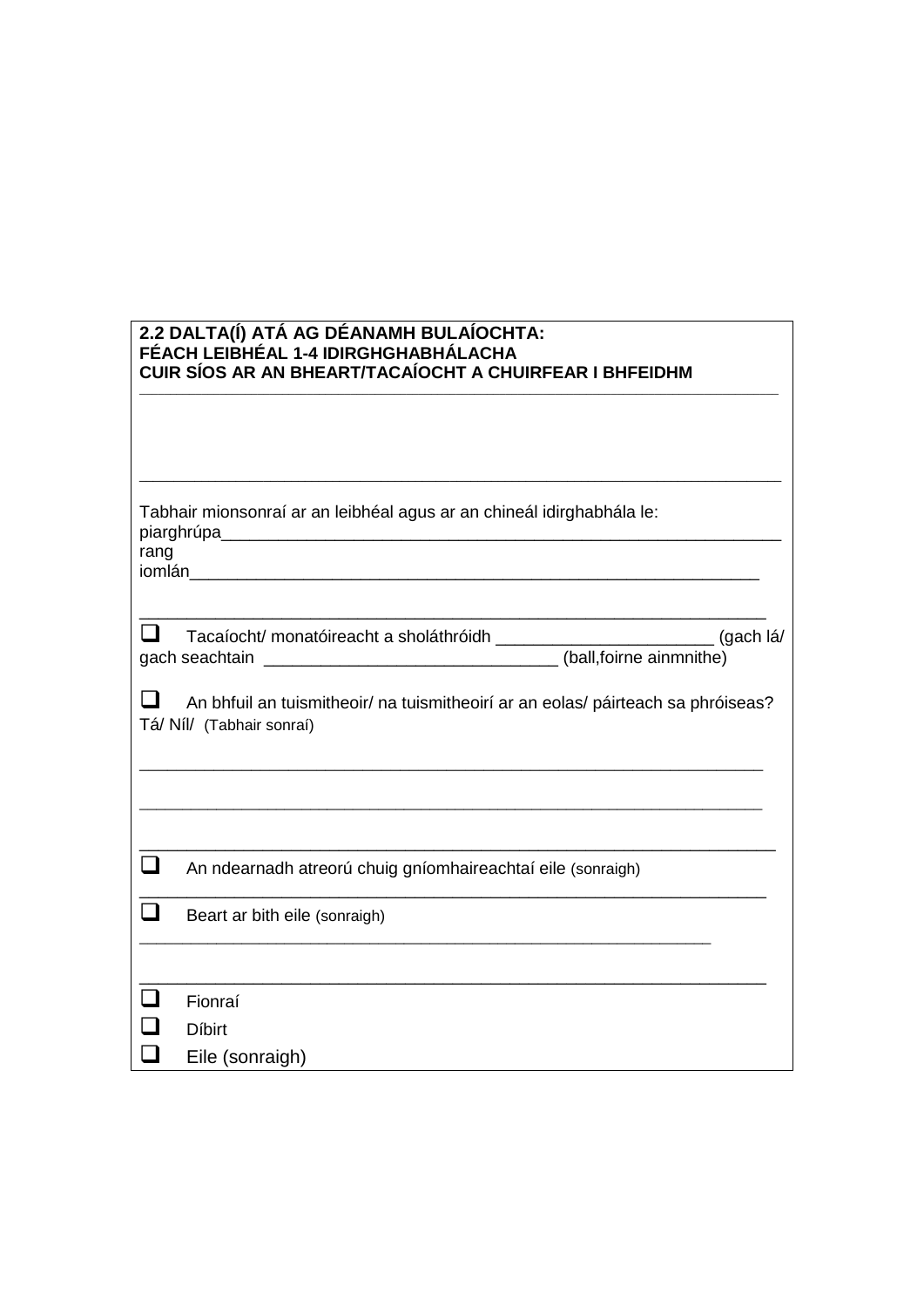# **Aguisín 2 TÁBLAÍ IDIRGHABHÁLA**

## **Leibhéal 1 – Bulaíocht Íseal-leibhéil**

| Dalta atá ag déanamh<br>bulaíochta                                                                                                                                                                                                                                                                                                                                                                  | An Curaclam<br>Tréadchúraim                                                                                                                                                                                                                                                                                                                                                                                                                                                                                  | Idirghabhálacha                                                                                                                                                                                                                                                                                                                                                                                                                                                                                                                                                                                                                                                                                                                                                                                                                                                                                                                                                                                                                                                                                                                                                                                                                                                                                                                                                                                                                                                                                                                                                                                                                                                                                                                                                            | <b>Spriocdhalta</b>                                                                                                                                                            | Sprioc-<br>idirghabháil                                                                                                                                                                                                                                                                                                                                                                                              |
|-----------------------------------------------------------------------------------------------------------------------------------------------------------------------------------------------------------------------------------------------------------------------------------------------------------------------------------------------------------------------------------------------------|--------------------------------------------------------------------------------------------------------------------------------------------------------------------------------------------------------------------------------------------------------------------------------------------------------------------------------------------------------------------------------------------------------------------------------------------------------------------------------------------------------------|----------------------------------------------------------------------------------------------------------------------------------------------------------------------------------------------------------------------------------------------------------------------------------------------------------------------------------------------------------------------------------------------------------------------------------------------------------------------------------------------------------------------------------------------------------------------------------------------------------------------------------------------------------------------------------------------------------------------------------------------------------------------------------------------------------------------------------------------------------------------------------------------------------------------------------------------------------------------------------------------------------------------------------------------------------------------------------------------------------------------------------------------------------------------------------------------------------------------------------------------------------------------------------------------------------------------------------------------------------------------------------------------------------------------------------------------------------------------------------------------------------------------------------------------------------------------------------------------------------------------------------------------------------------------------------------------------------------------------------------------------------------------------|--------------------------------------------------------------------------------------------------------------------------------------------------------------------------------|----------------------------------------------------------------------------------------------------------------------------------------------------------------------------------------------------------------------------------------------------------------------------------------------------------------------------------------------------------------------------------------------------------------------|
| Nuair a dhéantar<br>measúnú ar<br>bhulaíochta agus nuair<br>a shíltear nach bhfuil<br>sé tromchúiseach nó<br>gur tharla sé don<br>chéad uair roghnaítear<br>ceann de na<br>hidirghbhálacha seo<br>atá i Leibhéal 1<br>Mura bhfuil an dalta ag<br>jarraidh athrú is féidir é<br>a chur ar CC Céim 1<br>(Taifead Imní).<br>Is gá an cinneadh a<br>chur in iúl do<br>thuismitheoirí/ do<br>chúramóirí. | Roghnaítear cuir<br>chuige iomlán<br>ranga mar am<br>ciorcail le<br>ceisteanna fá<br>bhulaíocht a phlé<br>agus réitigh a lorg<br>ar dhóigh<br>neamhbhagrach<br>le go nglactar le<br>tuairimí go<br>measúil urramach.<br>Is fearr a<br>fhóireann straitéisí<br>iomlán ranga atá<br>pleanáilte,<br>tráthchláraithe<br>agus curtha i<br>bhfeidhm in<br>FPCT: (Forbairt<br>Phearsanta agus<br>Comhthuiscint)<br>/ FSO (Foghlaim<br>don Saol agus don<br>Obair),<br>ceachtanna<br>Saoránachta<br>www.ccea.org.uk/ | SCRIPTEANNA: a úsáidtear le daltaí aonair<br>Script ar Mheas ar Chearta: Tugann seo le fios don dalta atá ag<br>déanamh bulaíochta go bhfuil sé de cheart ag gach duine a bheith<br>sábháilte.<br>Script ar Rialacha a Chuimhneamh: Cuireann seo i gcuimhne don<br>dalta atá ag déanamh bulaíochta cad é an riail atá briste aige.<br>Plé lonchais: Seo script neamhchoimhlinteach a thugann ar an dalta<br>gealladh go mbeidh iompar mar is cóir aige agus go mbeidh sé níos<br>freagraí as a iompar feasta.<br>IDIRGHABHÁLACHA TRÍ AGALLAIMH DUINE LE DUINE<br>Cuirtear i gcuimhne go foirmiúil don dalta go bhfuil sé ag déanamh<br>dochair do dhuine eile leis an bhulaíocht agus gur drochthoradh a bheidh<br>léi. Ar an dóigh sin bítear ag dúil go n-athróidh sé béasaí.<br>Ceisteoireacht Aisiríoch: Tá na cúig cheist<br>sheicheamhacha, fhéinmhachnamhacha, aisairíocha ina chuidiú ag an<br>dalta atá ag déanamh bulaíochta freagracht a ghlacadh as a iompar agus<br>rud éigin cuí a dhéanamh le tús a chur le cúiteamh. Tugtar tacar<br>lannaithe don fhoireann/ do mhaoir le go ndéantar bainistíocht ar<br>eachtraí bulaíochta ar dhóigh leanúnach.<br>Is Fiú Athmhachnamh: Mar gheall ar an phróiseas forbraíonn daltaí<br>freagraí a fhóireann do réimse cásanna trí mhachnamh a dhéanamh ar<br>eachtraí, smaointe, iompar agus iarmhairtí.<br>Plé comhroinnte: Cúig chéim atá san idirghabháil seo. Cuirtear<br>iarmhairtí a dhrochiompair in iúl don dalta agus tugtar air cinneadh ar an<br>rud a dhéanfaidh sé feasta fána iompar.<br>Bileog Plé in Am Machnaimh: Tríd an bhileog a chomhlánadh bíonn<br>deis ag an dalta machnamh ar a dhrochiompar; teacht ar réiteach ar an<br>chás agus gníomhú dá réir. Dá thoradh sin a dhéantar plean iompair. | Is ábhar imní<br>íseal-leibhéil a<br>oiread a<br>ghoilleann an<br>drochiompar<br>ar an dalta. Is<br>beag eile atá<br>de dhíth agus<br>is beag an<br>chontúirt ag<br>an am seo. | - Comhrá<br>neamhfhoirmiúil<br>le go n-<br>aithneoidh an<br>dalta<br>dóigheanna leis<br>an chás atá ann<br>a réiteach.<br>- Tacaíocht<br>tuismitheora má<br>shíltear go<br>bhfóireann sin<br>ag an am seo.<br>- Má tá<br>tacaíocht<br>éifeachtach<br>idirghabhála ar<br>fáil féadann an<br>dalta sin a<br>úsáid.<br>Déanann an<br>múinteoir<br>ranga/bliana<br>monatóireacht<br>agus<br>athbhreithniú<br>ar an chás. |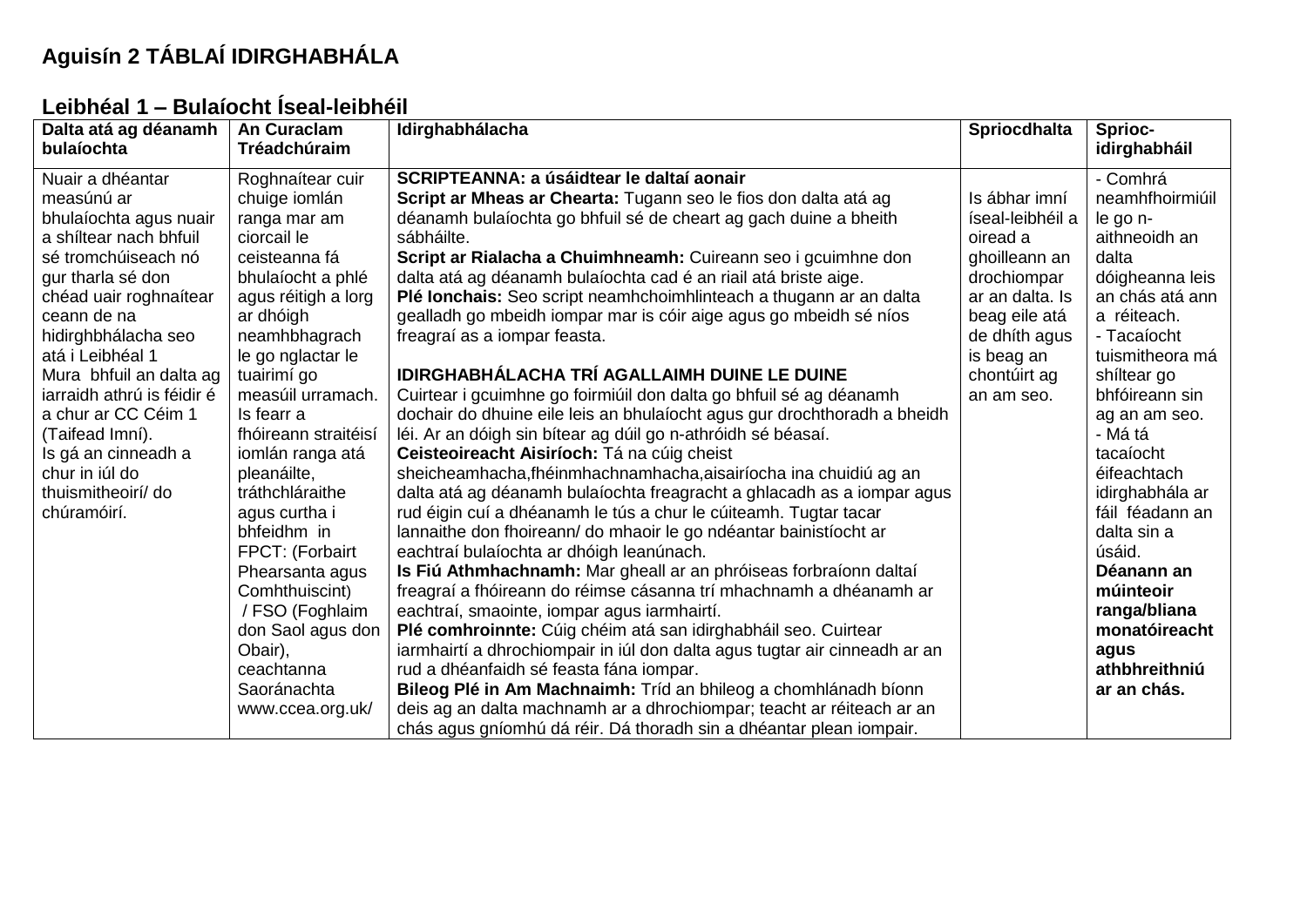### **Leibhéal 2 – Bulaíocht ag Leibhéal Idirmheánach**

| Dalta atá ag déanamh                                                                                                                                                                                                                                                                                                                                                                                                                               | <b>An Curaclam</b>                                                                                                                                                                                                                                                                                                                                                                                             | Idirghabhálacha                                                                                                                                                                                                                                                                                                                                                                                                                                                                                                                                                                                                                                                                                                                                                                                                                                                                                                                                                                                                                                                                                                                                                                                                                                                                                                                                                                                                                                                                                                                             | <b>Spriocdhalta</b>                                                                                                                                                | Spriocidirghabháil                                                                                                                                                                                                                                                                                                                                                                                                                                                                                                                                                                           |
|----------------------------------------------------------------------------------------------------------------------------------------------------------------------------------------------------------------------------------------------------------------------------------------------------------------------------------------------------------------------------------------------------------------------------------------------------|----------------------------------------------------------------------------------------------------------------------------------------------------------------------------------------------------------------------------------------------------------------------------------------------------------------------------------------------------------------------------------------------------------------|---------------------------------------------------------------------------------------------------------------------------------------------------------------------------------------------------------------------------------------------------------------------------------------------------------------------------------------------------------------------------------------------------------------------------------------------------------------------------------------------------------------------------------------------------------------------------------------------------------------------------------------------------------------------------------------------------------------------------------------------------------------------------------------------------------------------------------------------------------------------------------------------------------------------------------------------------------------------------------------------------------------------------------------------------------------------------------------------------------------------------------------------------------------------------------------------------------------------------------------------------------------------------------------------------------------------------------------------------------------------------------------------------------------------------------------------------------------------------------------------------------------------------------------------|--------------------------------------------------------------------------------------------------------------------------------------------------------------------|----------------------------------------------------------------------------------------------------------------------------------------------------------------------------------------------------------------------------------------------------------------------------------------------------------------------------------------------------------------------------------------------------------------------------------------------------------------------------------------------------------------------------------------------------------------------------------------------|
| bulaíochta                                                                                                                                                                                                                                                                                                                                                                                                                                         | Tréadchúram                                                                                                                                                                                                                                                                                                                                                                                                    |                                                                                                                                                                                                                                                                                                                                                                                                                                                                                                                                                                                                                                                                                                                                                                                                                                                                                                                                                                                                                                                                                                                                                                                                                                                                                                                                                                                                                                                                                                                                             |                                                                                                                                                                    |                                                                                                                                                                                                                                                                                                                                                                                                                                                                                                                                                                                              |
| ndiaidh measúnú má<br>leantar den<br>drochiompar agus má<br>shíltear é a bheith níos<br>measa, roghnaítear<br>ceann/ cuid de na<br>hidirghabhálacha i<br>Leibhéal 2 a fhéadann<br>a bheith mar chuid de<br>Phlean Tacaíochta Um<br>Iompar Duine Aonair.<br>Mura bhfuil an dalta ag<br>iarraidh athrú, tá de<br>rogha ag an scoil an<br>dalta a chur ar CC<br>Céim 2.<br>Is gá an cinneadh a<br>chur in iúl do na daoine<br>a thugann an tacaíocht. | Roghnaítear cuir<br>chuige iomlán<br>ranga mar am<br>ciorcail le<br>ceisteanna fá<br>bhulaíocht a phlé<br>agus réitigh a lorg<br>ar dhóigh<br>neamhbhagrach le<br>go nglactar le<br>tuairimí go measúil<br>urramach. Is fearr<br>a fhóireann<br>straitéisí iomlán<br>ranga atá<br>pleanáilte,<br>tráthchláraithe<br>agus curtha i<br>bhfeidhm in:<br>FPCT/FSO<br>Ceachtanna<br>Saoránachta<br>www.ccea.org.uk/ | IDIRGHABHÁLACHA I NGRÚPAÍ BEAGA<br>Suas le 6-8 dalta atá toilteanach páirt a ghlacadh a thagann le<br>chéile go rialta d'fhonn athrú a thabhairt ar iompar an pháiste atá<br>ag déanamh bulaíochta. Caithfidh an t-íobartach aontú air sin. Is<br>gá cur in iúl do thuismitheoirí/ chúramóirí na ndaltaí a ghlacann<br>páirt. Is gá taifead cruinn a choinneáil do na cruinnithe le gur<br>féidir monatóireacht rialta a dhéanamh ar na torthaí. Is fearr a<br>oibríonn na hidirghabhálacha seo má bhíonn an fhoireann oilte.<br>Ciorcail Cháilíochta: Deonaíonn daoine bualadh le ball foirne<br>go rialta d'fhonn díriú ar thopaic ar leith a bhaineann le<br>bulaíocht, mar chiníochas, homafóibe, eisiamh etc. Agus<br>forbraíonn siad, molann siad, agus cuireann siad i láthair réitigh<br>don Fhoireann Bainistíochta Sinsear. Déanann siadsan<br>réiteach/réitigh a chur i bhfeidhm agus a luacháil.<br><b>MODH AN GHRÚPA TACAÍOCHTA</b><br>Seacht gcéim atá sa chur chuige seo, cur chuige atá<br>rannpháirtíoch agus a thacaíonn leis an sprioc, a nglacann<br>daoine páirt go deonach ann, daoine ó phiarghrúpa an dalta atá<br>ag déanamh bulaíochta agus ó phiarghrúpa an spriocdhalta<br>agus tá de chuspóir aige iompar an duine atá ag déanamh<br>bulaíochta agus iompar na ndaoine atá i gcomhpháirt leis a<br>athrú. Is cosúil sin le ham ciorcail tráthchláraithe ranga ach nach<br>ionann an dá rud.<br>Grúpa Tacaíochta Dírithe ar Réiteach<br>Plean Tacaíochta le haghaidh Iompar an Duine Aonair (CC<br>Céim 2/CRSO) | Is mó an t-<br>ábhar imní a<br>oiread a<br>ghoilleann an<br>bhulaíocht ar<br>an dalta.<br>Tá níos mó de<br>dhith agus is<br>mó an<br>chontúirt ag an<br>chéim seo. | Cruinniú le:<br>- Comhthoiliú an<br>íobartaigh a fháil le go<br>bpléitear an cás lena<br>phiaraí gan é bheith i<br>láthair.<br>- aischothú a fháil ar<br>thorthaí na<br>hidirghabhála.<br>- Scileanna a<br>chomhaontú le déileáil<br>le deacrachtaí, agus na<br>scileanna sin a<br>theagasc agus a<br>chleachtadh (e.g.<br>Leathaontú).<br>- Tógáil Nirt<br>Plean don Dalta<br>- Más ann do chlár<br>tacaíochta oilte<br>éifeachtach le haghaidh<br>Cara-Idirghabháil/Piar-<br>idirghabháil agus má<br>úsáidtear é déantar sin<br>a thaifead agus déantar<br>athbhreithniú ar na<br>torthaí. |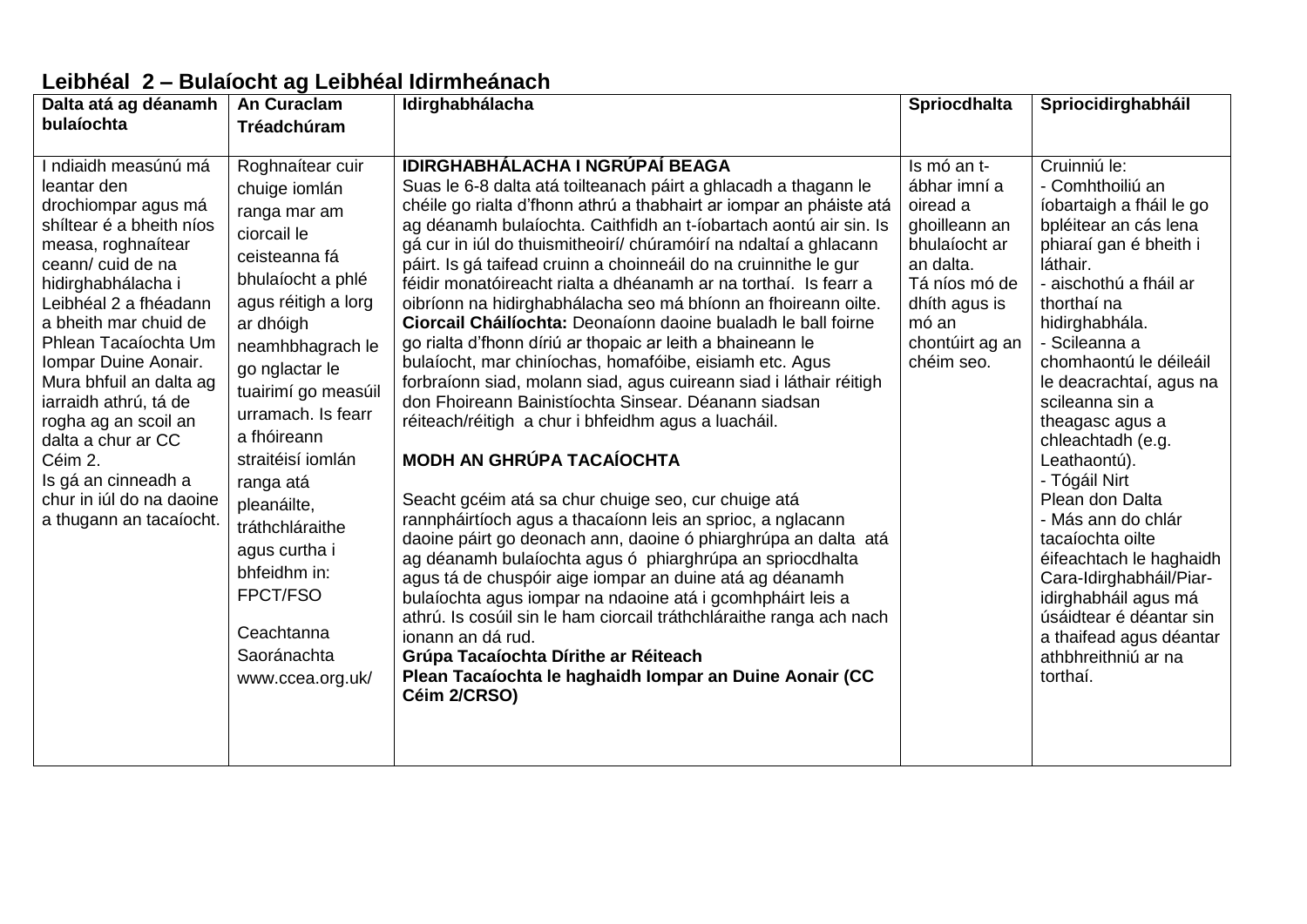| Dalta atá ag        | <b>An Curaclam</b>                                                                                                                                         | Idirghabhálacha: A chomhordaíonn an Comhordaitheoir                                                                                                                                                                                                                                                                                                                                                                                                                                                                                                                                               | <b>Spriocdhalta</b> | Spriocidirghabháil                                                                                                                                                                                                                                                                                                                                                                                                                                                                                                                               |
|---------------------|------------------------------------------------------------------------------------------------------------------------------------------------------------|---------------------------------------------------------------------------------------------------------------------------------------------------------------------------------------------------------------------------------------------------------------------------------------------------------------------------------------------------------------------------------------------------------------------------------------------------------------------------------------------------------------------------------------------------------------------------------------------------|---------------------|--------------------------------------------------------------------------------------------------------------------------------------------------------------------------------------------------------------------------------------------------------------------------------------------------------------------------------------------------------------------------------------------------------------------------------------------------------------------------------------------------------------------------------------------------|
| déanamh             | Tréadchúraim                                                                                                                                               | Tréadchúraim /Comhairle CRSO /Tacaíocht Oifigeach                                                                                                                                                                                                                                                                                                                                                                                                                                                                                                                                                 |                     |                                                                                                                                                                                                                                                                                                                                                                                                                                                                                                                                                  |
| bulaíochta          |                                                                                                                                                            | <b>BLO</b>                                                                                                                                                                                                                                                                                                                                                                                                                                                                                                                                                                                        |                     |                                                                                                                                                                                                                                                                                                                                                                                                                                                                                                                                                  |
| I ndiaidh           | Roghnaítear cuir                                                                                                                                           | <b>IDIRGHABHÁIL LE DUINE AONAIR</b>                                                                                                                                                                                                                                                                                                                                                                                                                                                                                                                                                               | Dalta a             | <b>Obair leis an Duine Aonair</b>                                                                                                                                                                                                                                                                                                                                                                                                                                                                                                                |
| measúnú mas         | chuige <b>iomlán</b>                                                                                                                                       | Monatóireacht a dhéanann ball foirne ar leith.                                                                                                                                                                                                                                                                                                                                                                                                                                                                                                                                                    | ngoilleann an       | - Déanann ball foirne ar leith                                                                                                                                                                                                                                                                                                                                                                                                                                                                                                                   |
| rud é go bhfuil     | ranga mar am                                                                                                                                               | Cláir um Iompar a Bhainistiú, lena n-áirítear Plean Iompair                                                                                                                                                                                                                                                                                                                                                                                                                                                                                                                                       | bhulaíocht go       | monátóireacht.                                                                                                                                                                                                                                                                                                                                                                                                                                                                                                                                   |
| an bhulaíocht       | ciorcail le ceisteanna                                                                                                                                     | do Dhuine Aonair (tacaíocht agus neartú), beartú spriocanna                                                                                                                                                                                                                                                                                                                                                                                                                                                                                                                                       | mór air.            | - Plean Tacaíochta do                                                                                                                                                                                                                                                                                                                                                                                                                                                                                                                            |
| níos tromchúisí     | a phlé fá bhulaíocht                                                                                                                                       | le dreasachtaí agus iarmhairtí.                                                                                                                                                                                                                                                                                                                                                                                                                                                                                                                                                                   | Ta mórán            | Dhuine Aonair le haghaidh                                                                                                                                                                                                                                                                                                                                                                                                                                                                                                                        |
| agus/nó más         | agus réitigh a lorg ar                                                                                                                                     | Meantóireacht Shóisialta agus Mhothúchánach a                                                                                                                                                                                                                                                                                                                                                                                                                                                                                                                                                     | riachtanas          | cláir aonair um fholláine nirt                                                                                                                                                                                                                                                                                                                                                                                                                                                                                                                   |
| doiligh í a athrú.  | dhóigh                                                                                                                                                     | dhéanann ball ainmnithe den fhoireann.                                                                                                                                                                                                                                                                                                                                                                                                                                                                                                                                                            | eile ag an          | agus fholláine                                                                                                                                                                                                                                                                                                                                                                                                                                                                                                                                   |
| Tá mórán            | neamhbhagrach le                                                                                                                                           | Cláir Aonair um fholláine nirt agus fholláine mhothúchánach                                                                                                                                                                                                                                                                                                                                                                                                                                                                                                                                       | dalta agus          | mhothúchánach a chothú.                                                                                                                                                                                                                                                                                                                                                                                                                                                                                                                          |
| riachtanas eile     | go nglactar le                                                                                                                                             | a chothú e.g:                                                                                                                                                                                                                                                                                                                                                                                                                                                                                                                                                                                     | tuilleadh           |                                                                                                                                                                                                                                                                                                                                                                                                                                                                                                                                                  |
| ag an dalta agus    | tuairimí go measúil                                                                                                                                        | Réiteach achrainn                                                                                                                                                                                                                                                                                                                                                                                                                                                                                                                                                                                 | contúirtí ann.      | Piarthacaíocht/meantóireac                                                                                                                                                                                                                                                                                                                                                                                                                                                                                                                       |
| tuilleadh contúirtí | urramach.                                                                                                                                                  | Comhráite dírithe ar réiteach                                                                                                                                                                                                                                                                                                                                                                                                                                                                                                                                                                     |                     |                                                                                                                                                                                                                                                                                                                                                                                                                                                                                                                                                  |
| ann.                | Is fearr a fhóireann                                                                                                                                       | Oiliúint le haghaidh ionbhá, bainistíocht giúmair, láimhseáil                                                                                                                                                                                                                                                                                                                                                                                                                                                                                                                                     |                     |                                                                                                                                                                                                                                                                                                                                                                                                                                                                                                                                                  |
|                     |                                                                                                                                                            |                                                                                                                                                                                                                                                                                                                                                                                                                                                                                                                                                                                                   |                     |                                                                                                                                                                                                                                                                                                                                                                                                                                                                                                                                                  |
|                     |                                                                                                                                                            |                                                                                                                                                                                                                                                                                                                                                                                                                                                                                                                                                                                                   |                     |                                                                                                                                                                                                                                                                                                                                                                                                                                                                                                                                                  |
|                     |                                                                                                                                                            |                                                                                                                                                                                                                                                                                                                                                                                                                                                                                                                                                                                                   |                     |                                                                                                                                                                                                                                                                                                                                                                                                                                                                                                                                                  |
|                     |                                                                                                                                                            |                                                                                                                                                                                                                                                                                                                                                                                                                                                                                                                                                                                                   |                     |                                                                                                                                                                                                                                                                                                                                                                                                                                                                                                                                                  |
|                     |                                                                                                                                                            |                                                                                                                                                                                                                                                                                                                                                                                                                                                                                                                                                                                                   |                     |                                                                                                                                                                                                                                                                                                                                                                                                                                                                                                                                                  |
|                     |                                                                                                                                                            |                                                                                                                                                                                                                                                                                                                                                                                                                                                                                                                                                                                                   |                     |                                                                                                                                                                                                                                                                                                                                                                                                                                                                                                                                                  |
|                     |                                                                                                                                                            |                                                                                                                                                                                                                                                                                                                                                                                                                                                                                                                                                                                                   |                     |                                                                                                                                                                                                                                                                                                                                                                                                                                                                                                                                                  |
|                     |                                                                                                                                                            |                                                                                                                                                                                                                                                                                                                                                                                                                                                                                                                                                                                                   |                     |                                                                                                                                                                                                                                                                                                                                                                                                                                                                                                                                                  |
|                     |                                                                                                                                                            |                                                                                                                                                                                                                                                                                                                                                                                                                                                                                                                                                                                                   |                     |                                                                                                                                                                                                                                                                                                                                                                                                                                                                                                                                                  |
|                     |                                                                                                                                                            |                                                                                                                                                                                                                                                                                                                                                                                                                                                                                                                                                                                                   |                     |                                                                                                                                                                                                                                                                                                                                                                                                                                                                                                                                                  |
|                     |                                                                                                                                                            |                                                                                                                                                                                                                                                                                                                                                                                                                                                                                                                                                                                                   |                     |                                                                                                                                                                                                                                                                                                                                                                                                                                                                                                                                                  |
|                     |                                                                                                                                                            |                                                                                                                                                                                                                                                                                                                                                                                                                                                                                                                                                                                                   |                     |                                                                                                                                                                                                                                                                                                                                                                                                                                                                                                                                                  |
|                     |                                                                                                                                                            |                                                                                                                                                                                                                                                                                                                                                                                                                                                                                                                                                                                                   |                     |                                                                                                                                                                                                                                                                                                                                                                                                                                                                                                                                                  |
|                     |                                                                                                                                                            |                                                                                                                                                                                                                                                                                                                                                                                                                                                                                                                                                                                                   |                     |                                                                                                                                                                                                                                                                                                                                                                                                                                                                                                                                                  |
|                     |                                                                                                                                                            |                                                                                                                                                                                                                                                                                                                                                                                                                                                                                                                                                                                                   |                     |                                                                                                                                                                                                                                                                                                                                                                                                                                                                                                                                                  |
|                     |                                                                                                                                                            |                                                                                                                                                                                                                                                                                                                                                                                                                                                                                                                                                                                                   |                     |                                                                                                                                                                                                                                                                                                                                                                                                                                                                                                                                                  |
|                     |                                                                                                                                                            |                                                                                                                                                                                                                                                                                                                                                                                                                                                                                                                                                                                                   |                     |                                                                                                                                                                                                                                                                                                                                                                                                                                                                                                                                                  |
|                     |                                                                                                                                                            |                                                                                                                                                                                                                                                                                                                                                                                                                                                                                                                                                                                                   |                     |                                                                                                                                                                                                                                                                                                                                                                                                                                                                                                                                                  |
|                     |                                                                                                                                                            |                                                                                                                                                                                                                                                                                                                                                                                                                                                                                                                                                                                                   |                     |                                                                                                                                                                                                                                                                                                                                                                                                                                                                                                                                                  |
|                     |                                                                                                                                                            |                                                                                                                                                                                                                                                                                                                                                                                                                                                                                                                                                                                                   |                     | leanbh?                                                                                                                                                                                                                                                                                                                                                                                                                                                                                                                                          |
|                     | straitéisí iomlán<br>ranga atá pleanáilte,<br>tráthchláraithe agus<br>curtha i bhfeidhm in:<br>FPCT / FSO<br>Ceachtanna<br>Saoránachta<br>www.ccea.org.uk/ | feirge<br>Piarthacaíocht/cairdeas a<br>dhéanamh/meantóireacht/idirghabháil.<br>Modh an Chomhchúraim (PIKAS) agallamh.<br><b>RÓL TUISMITHEOIRÍ</b><br>Ag an leibhéal seo, is dócha go ndearnadh teagmháil le<br>tuismitheoir(í) cheana féin agus go bhfuil siad ag obair i<br>gcomhpháirt leis an scoil agus/nó le gníomhaireachtaí<br>seachtracha le go n-athróidh cúrsaí.<br>TUILLEADH COMHAIRLE/TACAÍOCHTA Ó SHEIRBHÍSÍ<br><b>BLO AGUS GNÍOMHAIREACHTAÍ SEACHTRACHA</b><br>Seirbhís Comhairleoireachta Neamhspleách do Scoileanna.<br>Cruinnithe Aisiríocha. Déantar teagmháil leis an BLO cuí. |                     | ht agus cairdeas a<br>dhéanamh/idirghabháil.<br>- Modh an Ghrúpa<br>Tacaíochta.<br>- agallamh PIKAS.<br><b>Ról Tuismitheoirí</b><br>Ag an leibhéal seo, is dócha<br>go ndearnadh teagmháil le<br>tuismitheoir(í) cheana féin<br>agus go bhfuil siad ag obair<br>i gcomhpháirt leis an scoil<br>agus/nó le<br>Gníomhaireachtaí<br>Seachtracha le go n-<br>athróidh cúrsaí.<br><b>Tuilleadh</b><br>comhairle/tacaíochta ó<br>Sheirbhísí BLO agus<br>Gníomhaireachtaí<br><b>Seachtracha</b><br>An gá don tuismitheoir dul i<br>gcomhairle le DT fán |

## **Leibhéal 3 – Bulaíocht Thromchúiseach**